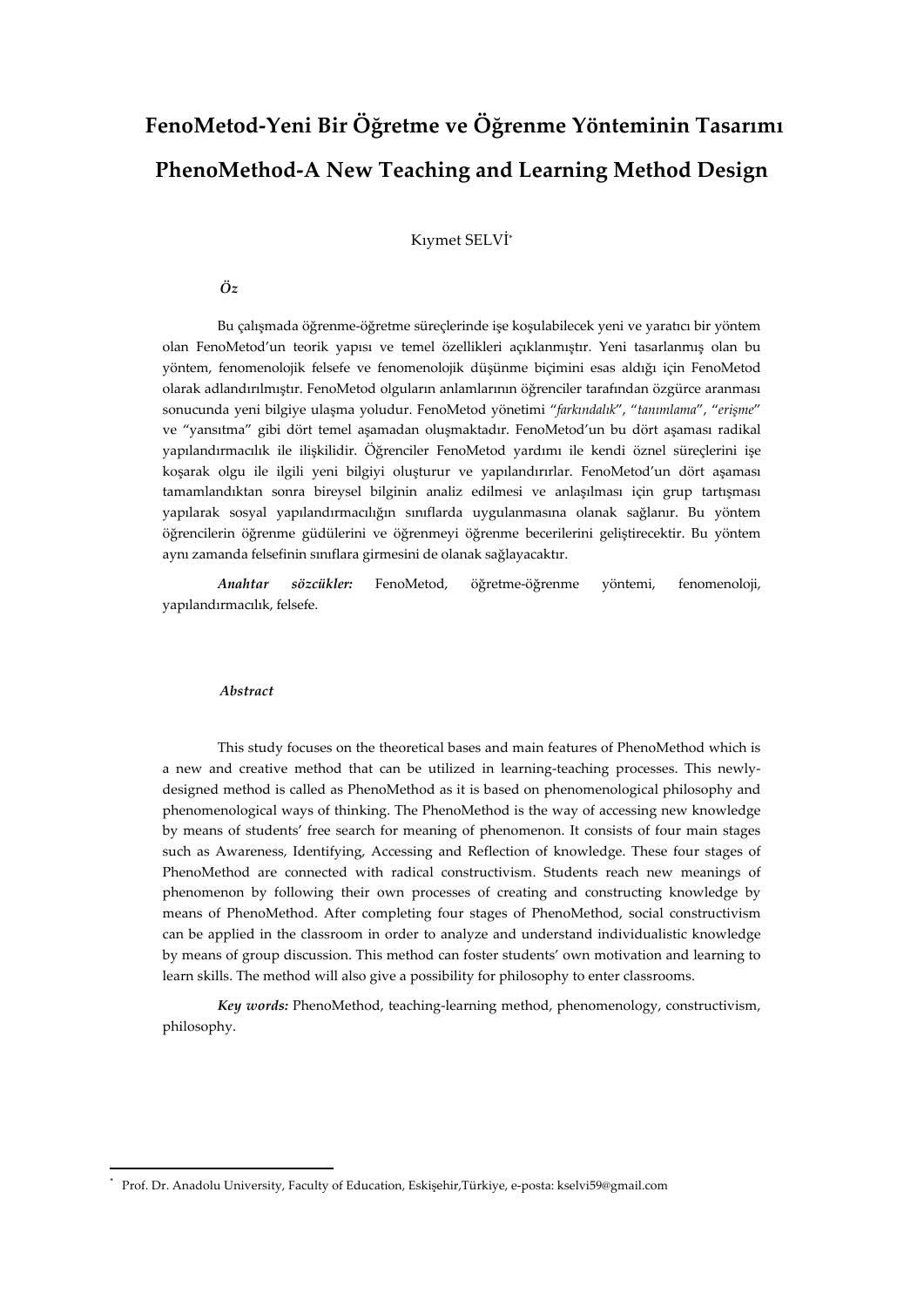### **Introduction**

The discussion in this study focuses on the theoretical background and main features of the PhenoMethod related to learning-teaching processes. There is a strong need for new methods and techniques that will bring phenomenological way of thinking in educational settings. This new method which is being attempted to be designed based on phenomenological understanding is named 'PhenoMethod' by Selvi (2008b). The PhenoMethod ideas are based on phenomenology and phenomenological pedagogy. Phenomenology focuses on individuals' creativity and experiences by which they access and reflect authentic knowledge of the self. It is stressed that humanistic ideas are put into practice through creation and construction of authentic knowledge of individuals. Phenomenology brings understanding of new humanism within both education and life-world. New humanism contains the naturalistic approach in which an individual becomes a part of nature by means of authentic perception, access to and reflection of his/her own knowledge. According to Cosma (2007), new humanistic approach is based on the assumption that an individual can be an ecological being. This approach can also help individual to actualize his/her own potentiality through authentic perception of life-world. Phenomenology is concerned with the significations of the phenomena, and the analysis of the significations is based on the fact that an individual becomes a self being in the nature. It is said that phenomenology includes both naturalistic and humanistic approaches that apply phenomenological inquiry it means a kind of scientific ways to understand phenomena and their significations. Individuals' creative actions about phenomenon can bring out new meanings by means of applying scientific ways such as perception, observation, imagination and creativity of individuals. Individuals' experiences constitute a new meaning that refers to authentic life-world experiences.

Phenomenology continually differentiates individuals' own explanations about phenomenon and makes them reach new meanings by means of new perceptions of the self. According to phenomenological philosophers, phenomenology is not only a method but also it happens to be an inquiry method that shows individuals how to reach new knowledge during their self-inquiry. If phenomenology is applied to other disciplines such as psychology, medicine, sociology, education, most of which are described as human sciences, it becomes both an approach and a method for these disciplines. For example, *phenomenological pedagogy* Kurenkova et al, 2000; Langeveld, 1983; Levering, & Manen; Selvi, 2008a; Selvi, 2008b; Selvi, 2010; Selvi, 2012; Vandenberg, 1974; Vandenberg, 1979; Vandenberg, 2002) becomes an approach that aims at the phenomenological way of thinking and learning is put into practice in the education context. It is also stated that phenomenology explains phenomenological inquiry as a method which is based on phenomenological philosophy and used as a research method, thinking method, learning method or healing method in different disciplines as seen in Figure 1. Figure 1 is entirely original and developed in this research based on earlier studies of Selvi (2008a; 2008b; 2010, 2012).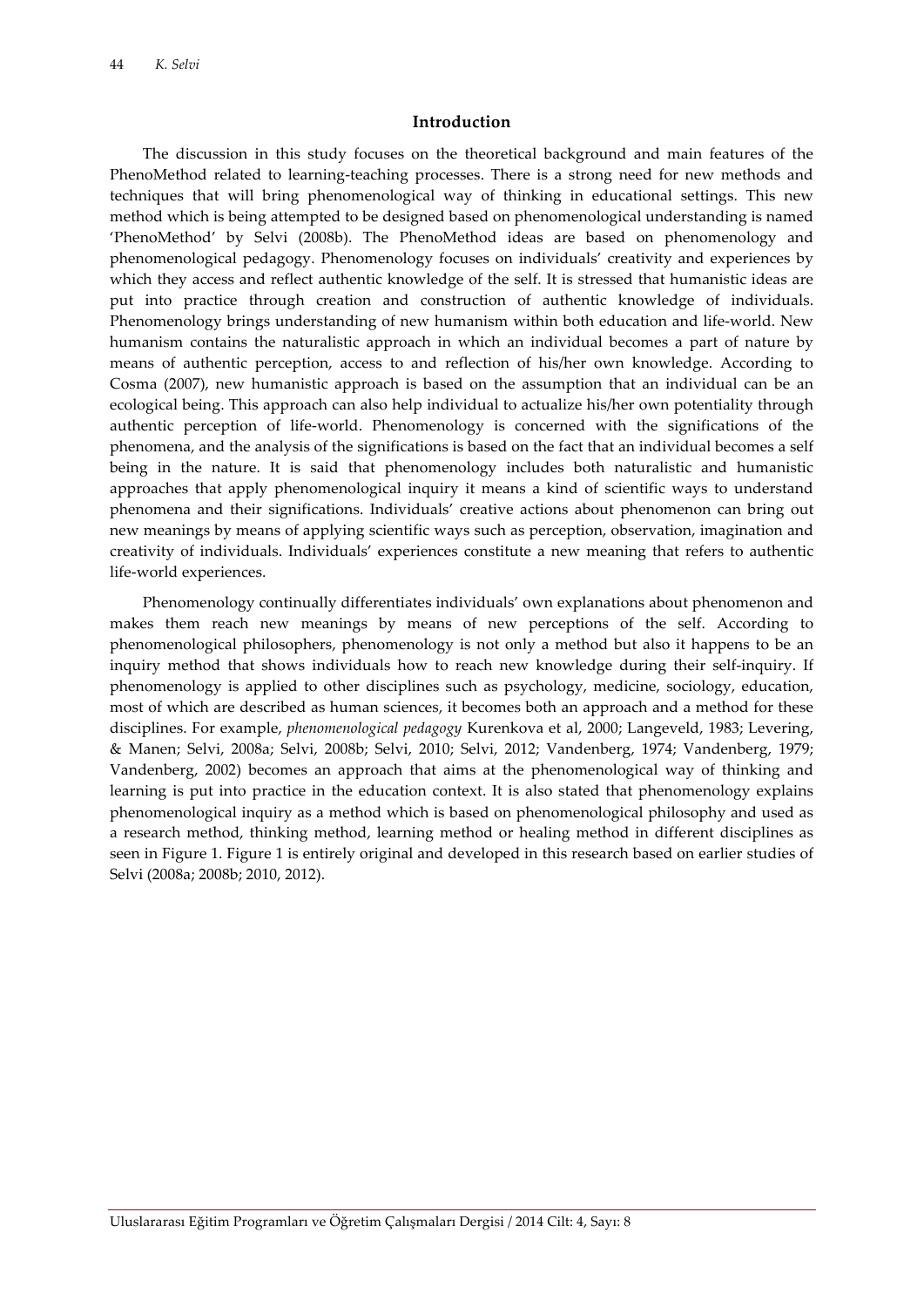

*Figure 1: Phenomenological philosophy and phenomenological methods in disciplines*

It is clearly seen in Figure 1 that phenomenology affects all disciplines in terms of approaches and methods. These approaches and methods comprise the beginning phase and the process of development at present and they will also be important in future. There is some explanation that phenomenological method includes certain steps. Many philosophers discuss the steps while discussing phenomenological method or phenomenological inquiry. According to Spiegelberg (Cited in Natanson, 1989: 24) phenomenological method that can be applied during individualistic inquiry is composed of seven steps as follows;

- 1. investigating particular phenomenon,
- 2. investigation of general essences,
- 3. apprehending essential relationship among essences,
- 4. watching modes of appearing,
- 5. watching the constitution of phenomena in consciousness,
- 6. suspending belief in existence of phenomena and
- 7. interpreting the meaning of phenomena.

These seven steps have contributed to the design and emergence of the steps of Phenomethod. When generally analyzed, there are similarities between the four stages of the learning process of PhenoMethod and the scope of individualistic inquiry of phenomenology. The steps of PhenoMethod explained below encompass the seven steps of phenomenological inquiry mentioned above. For example, the seventh step of the phenomenological method, "interpreting the meaning of phenomena", has the same meaning with learning of individual. Furthermore, "interpreting the meaning of phenomena" and the third stage of the PhenoMethod are within the same scope. As students create subjective meanings depending on their experiences, they should be given the opportunity of reflecting these meanings to the process of learning-teaching to support their learning. Therefore, while designing the process of learning-teaching, these questions should certainly be asked:

- What is the meaning and value of learners' experiences and perceptions of learning within the process of learning-teaching?
- How should experiences and perceptions of students be reflected to the process?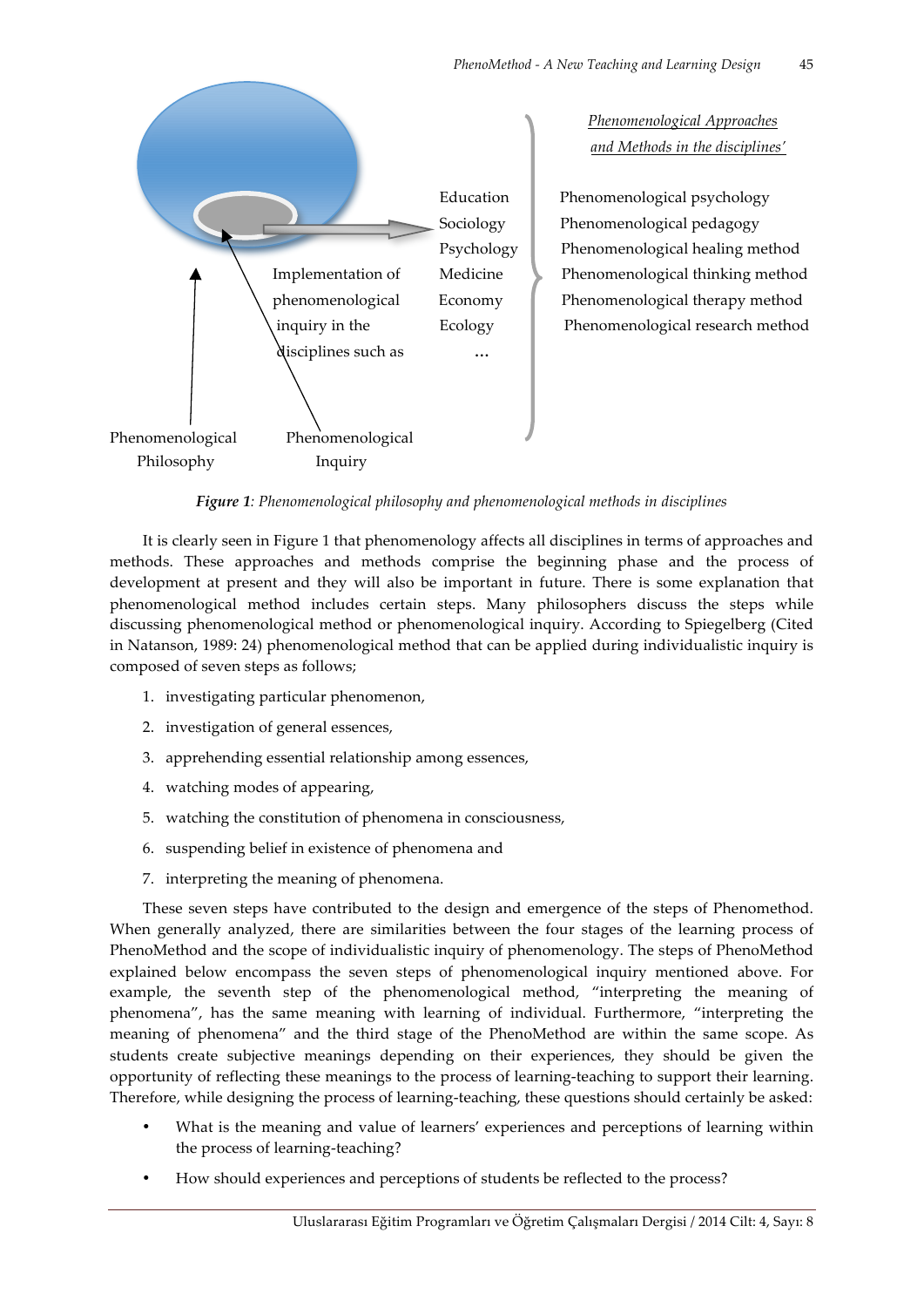The learning-teaching process designed depending on the answers to these questions will be more meaningful for students. As it is known, the most important factor in the effective design and implementation of learning-teaching process is related to the learning-teaching methods. If the appropriate methods are not chosen and applied, the process of learning-teaching will not be meaningful for students. It is also clear that this will affect students' motivation for, participation in learning-teaching activities and interaction with learning negatively. In order to reflect students' experiences and perceptions within the scope of the questions mentioned above, the PhenoMethod explained below should be applied effectively in classrooms as an alternative learning-teaching method combined with other learning-teaching methods.

### **Main Feature of PhenoMethod**

Selvi, (2008a; 2008b; 2010; 2012) discussed idea of PhenoMethod in her earlier studies and tried to design the stages of this method as seen in Figure 2 which is entirely original and developed by Selvi in this research. The new learning-teaching method called as PhenoMethod is based on phenomenological ways of thinking. Selvi (2008b) discussed this method for the first time to take attention and awareness of educators, academicians, teachers and researchers. According to this method, the way of accessing and creating new and authentic knowledge consists of four main stages such as "awareness of phenomenon", "identifying phenomenon", "accessing new authentic meaning about the phenomenon" and "reflecting one's own authentic meaning about the phenomenon" as seen in Figure 2.



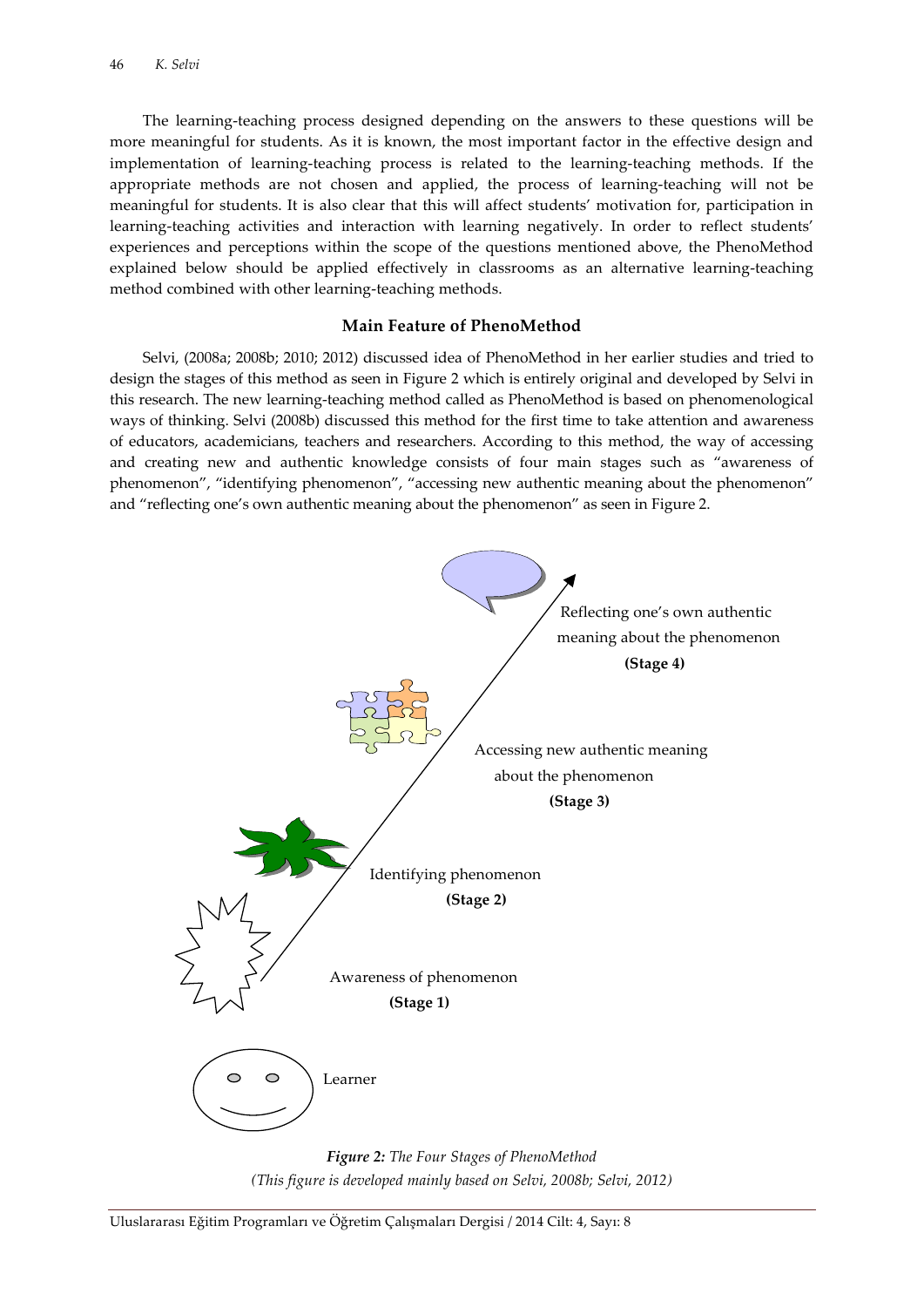PhenoMethod focuses on phenomenological learning that refers to creation and construction of authentic meaning about phenomenon by which individuals reach new meanings. Discussions about how teachers would apply this method were made in an earlier study on the same topic (Selvi, 2008b). However, some issues about the roles of students and teacher during the instruction and what to watch out for while applying the method needs to be discussed further study. Learning-teaching process must be designed for creative action of students so that they can reach their own authentic meanings. Students behave as meaning-makers while creating and constructing their own meanings. But it is clearly seen that objective knowledge mainly takes place in learning-teaching process, subjective and authentic knowledge of students cannot exist in education system. However, subjective knowledge must take place in educational context to enable reflection of students' individualistic perceptions and experiences. Thus, both objective and subjective knowledge should be in balance in educational context for the whole development of individuals. PhenoMethod is the way of creating, constructing and reflecting students' subjective knowledge in learning-teaching process and this is the most important characteristic of PhenoMethod. Students will also feel free and happy during the creating, constructing and reflecting their own subjective knowledge that becomes essential bases of joy to learning.

As seen in Figure 2, the first stage of the PhenoMethod is "*awareness of phenomenon*" that refers to students' perceptions about phenomenon. They quote phenomenon in other words notice or mark a certain phenomenon and they put their interest and attention on phenomenon by means of their own observations skills. Students' observation skills are main vehicle of becoming aware of phenomenon. Students' observation skills may lead their attention and interest towards phenomenon. When students are interested in a phenomenon, they catch some clues from it and they gain initial experiences about the phenomenon. From the beginning of awareness they get some uncertain implications from the phenomenon and it directs students' interests about the phenomenon. Awareness of phenomenon refers to individualistic intentionality that refers to the very beginning of awareness of meaning. Students' interest and observation can support and lead to students' intentionality towards phenomenon. In learning-teaching process, teachers should support students' awareness of phenomenon in their life-worlds. Students' attention and interests should be oriented to certain phenomenon to make them practice their awareness of phenomenon. Knowledge about phenomenon already exists in it because it carries its own knowledge; however, individuals may not notice most of the knowledge about phenomenon. If individuals' awareness is directed to the phenomenon, individuals can grab some of the knowledge. Thus, students' observations must be directed to the phenomenon by means of learning-teaching activities and students gain experiences about how to improve their awareness related to accessing new meanings. Teachers should plan and design students' learning activities to take their attention and interests to a certain phenomenon.

Awareness of phenomenon includes totally individualistic and unique attempts of students during the learning-teaching process. Teachers must not block students' free attempts while directing their interest and intentionality related to phenomenon. With the help of teachers, students' interest and intentionality about phenomenon should be supported in the learning-teaching processes. It is known that intentionality is the most important energy for students as it mediates and creates a route for them to interact with phenomenon. It is said that teachers must be aware of students' free intentionality at the beginning of and during the learning-teaching process. They also should organize some activities to support free intentionality of students for creating and constructing authentic knowledge. Students' phenomenological experiences by means of the PhenoMethod may finish or improve when students reach new and authentic meaning. It is clear that *individuals' awareness of phenomenon* is always active and this process cannot end till end of life.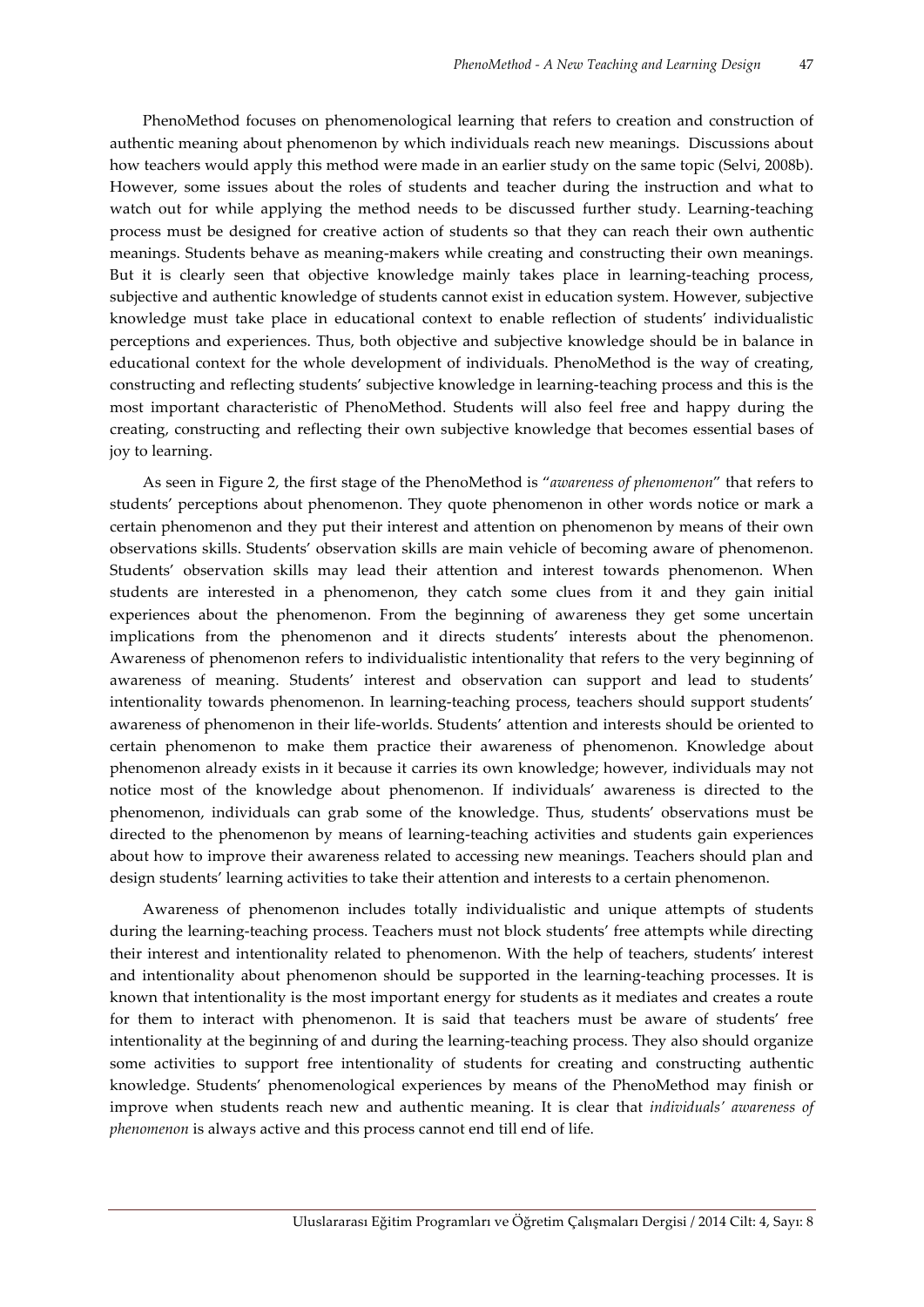*"Identifying phenomenon*" is the second stage of the PhenoMethod. It refers to individuals' being busy with getting new meaning from life-world while interacting with phenomena. Individuals are interested in the existence of phenomenon to make explanation about it. Individualistic interest is a key issue pointing out the identification of phenomenon and reaching the meaning of it for individuals. Identifications of phenomenon reflect uniqueness of individuals' perception and experience and create the authentic definitions, which do not mean the same for every individual (Selvi, 2008b). New knowledge about phenomenon comes out by means of perception, imagination and creativity of individuals. This knowledge includes some images that have not clear meanings about it. Individuals cannot reach clear meanings that may be described as rough or draft meanings about phenomenon, but they need to be clarified. Identifying phenomenon includes individuals' own certain intention towards phenomenon. It can be defined as clear task or topic for individuals because individuals want to learn more about it. This tendency is conducted with freedom to search for meaning by means of individuals' perception and observation. This task or topic that comes out or is clarified by means of individuals' free intention and inquiry should not be given or defined by others.

Students' attention, interest and intentionality focusing on phenomenon form the second stage of the PhenoMethod and leads students to interact with phenomenon. At the second stage of the PhenoMethod, students must feel free when they search for meaning and behave as creators and meaning-makers. In learning-teaching process, teachers must support freedom of thinking and encourage students to create new meanings about phenomenon based on their own perceptions and imaginations. If students feel free about their own attempts to search for meaning, they try to reach authentic and unique explanations about the life-world. As teachers stimulate students' interest and intentionality, students behave authentically while creating and constructing their own ideas in any case at school. During school studies, the importance of behaving authentically and freedom of thinking must be stressed by teachers. Teachers should give students chance and credit for identifying phenomenon by means of their own inquires. Learning-teaching process must be designed in a way that aims at promoting students' freedom of thinking, perception and their own intentionality.

The third stage of the PhenoMethod is "*accessing new authentic meaning about the phenomenon*". In this stage, individuals make an effort to acquire and explain new meaning of phenomenon that they quoted it in the first stage of PhenoMethod. Individuals reach clear meaning by means of their own free search and observation. Individualistic search for meaning may come to an end after accessing and acquiring new knowledge. The process of accessing new authentic meaning varies from one individual to another depending on the perceptions, observations and experiences of them. The process of accessing new authentic meaning refers to creation and construction of new knowledge that has never been noticed, been aware, created and constructed before. Individual must behave as a meaning-maker in order to explain and construct knowledge. During the meaning making process, individuals try to reach clear meaning that nobody reaches, constructs and explains. At the end of meaning making process, totally original and authentic meaning comes out. Originality is a very important criterion for this knowledge because the main focus of the PhenoMethod application in this stage is "*accessing new authentic meaning about the phenomenon*".

At this stage, teachers should give students the responsibilities to access new knowledge by their own observations. Learning-teaching activities should be planned to make students reach, create and construct their individualistic meaning about phenomenon. Teachers can stress the importance of creating and constructing subjective knowledge and they should encourage students to reach their own subjective knowledge. Creation and construction of new meaning by students should be activated through classroom studies at school. Students' interests and attitudes should be converted to creation and construction of subjective knowledge by means of their experiences rather than gaining objective knowledge based on subject-matter understanding. Students should gain new skills of creating and constructing authentic meaning by means of their own activities. At this stage, students acquire and improve skills related to lifelong learning.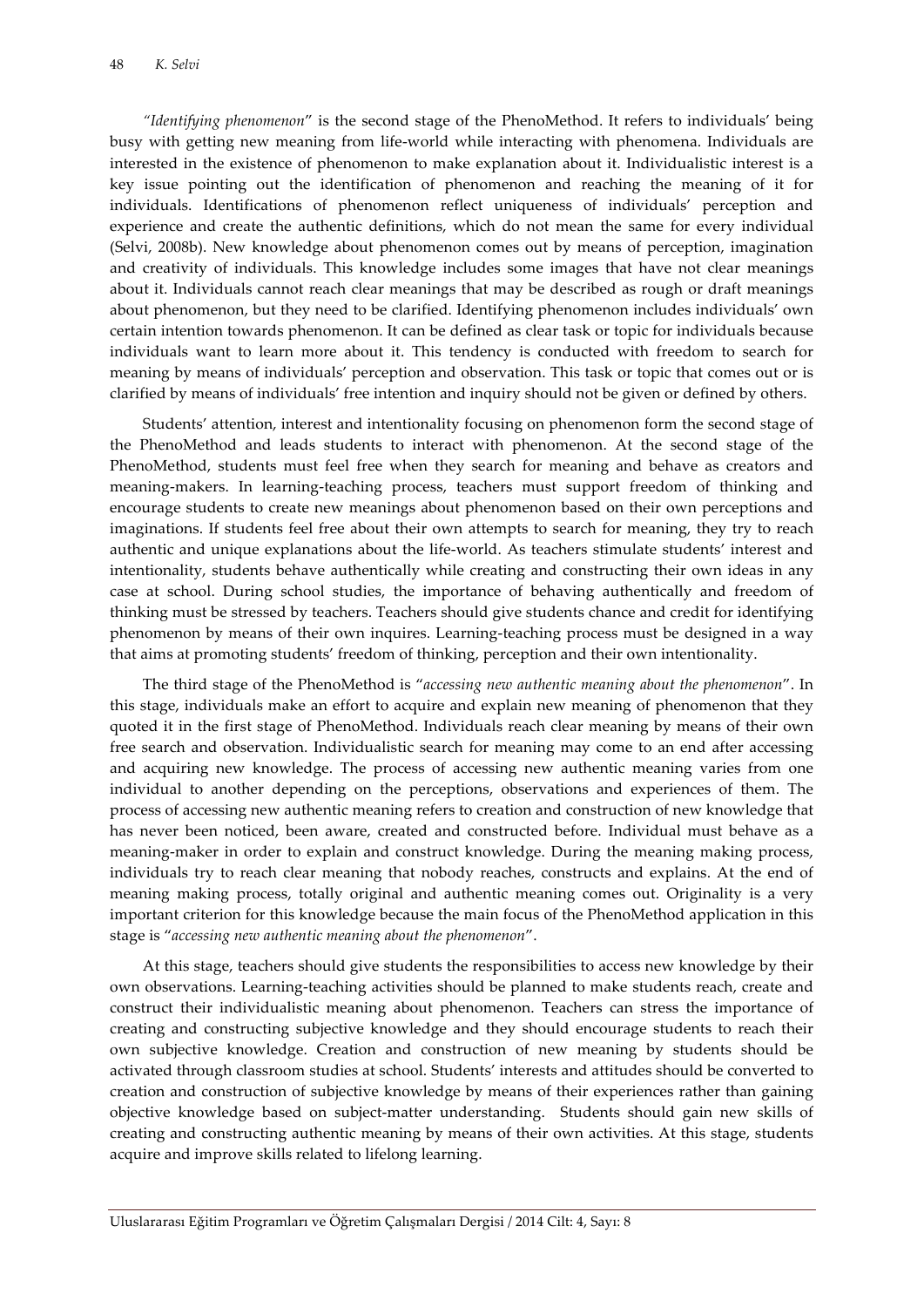The fourth stage of the PhenoMethod, "*reflecting one's own authentic meaning about the phenomenon*", is related to the fact that individuals share their own original meanings with others. The fourth stage can be defined as the reporting stage about knowledge that includes the results of creation and construction process of individuals. Individuals prefer their ways of sharing information depending on their own individualistic characteristics. All students have their own authentic knowledge about subject and object. However, current learning-teaching processes and methods cannot take subjective meaning reflected by students into consideration. Most students refrain from reflecting their own knowledge because they feel that other students and teacher may not approve of the subjective and authentic meaning. Thus, students mostly hide their own feelings, thoughts, observations and ideas as treasure and prefer inner speech to analyze and criticize for improving or leaving them. However, the idea of free reflection of students' meanings improves motivation of learning at school. This stage includes students' communication and interaction with other students and teachers about their own meaning.

In learning-teaching process, students can use many tools to reflect and share their own authentic knowledge. Students must be encouraged to reflect their knowledge by means of different and suitable tools. It is known that students must prepare some reports to reflect the results of their own school studies such as writing, drawing, speaking, physical performance and so on. While reflecting, they should use information and communication technologies, real objects, their own bodies, writing and speaking skills. In this stage, students learn how to reflect and share their meaning with other individuals and groups. The fourth stage of PhenoMethod is mainly bounded with communication abilities and facilities of learning teaching environment of students. It also includes harmony with individualistic courage and social adaptabilities of students.

An example may explain how the PhenoMethod is implemented in the classroom. Most people do an experimental study during the primary school. For example, at the primary school, teachers assign students homework to make an experimental observation about planted seeds such as a bean, wheat and lentil. Students do the research step by step. Every day, students observe this seed experiment and take some notes of the observation results of the seed bowl in which they planted the seed (Selvi, 2005). Each student makes his/her own experimental observation about certain topics and she/he creates and constructs his/her own authentic knowledge. During this homework, students' interest and attention focuses upon the certain phenomenon that teachers assign as homework. At the end of the research process, students access the knowledge that they create and construct by means of their free attempts. After reaching the new meaning or knowledge, they share their own knowledge with teachers and other students based on their observation notes and writings.

This homework activity includes applying some stages of PhenoMethod. However, it doesn't totally include the implementation of the PhenoMethod stages. At the beginning of the study, teachers give topics for students and teachers cannot apply the first stage of PhenoMethod. In some cases, teachers ignore one or two stages of the PhenoMethod as seen in the study of seed experiment. It means that depending on the features of learning-teaching environment and learning-teaching activities, some stages of PhenoMethod may be ignored by teachers. During the seed study, the second, third and fourth stages of the PhenoMethod can easily be applied. If we analyze our seed experiment, most of the teachers and students may apply the second, third and fourth stages of the PhenoMethod, but in some cases, if teacher aim at improving students' awareness about phenomenon and observation skills, they must apply the first stage of the method. It is said that stages of the PhenoMethod may be applied separately depending on the learning-teaching process. The example shows that from time to time, some stages of the PhenoMethod have been applied in the classroom in past and are being applied at present, but this application has many problems because students and teachers have so little idea about the background of the method applied in their school activities. Thus, teachers must be aware of the advantages and disadvantages of the method and plan how to apply the PhenoMethod while studying with students.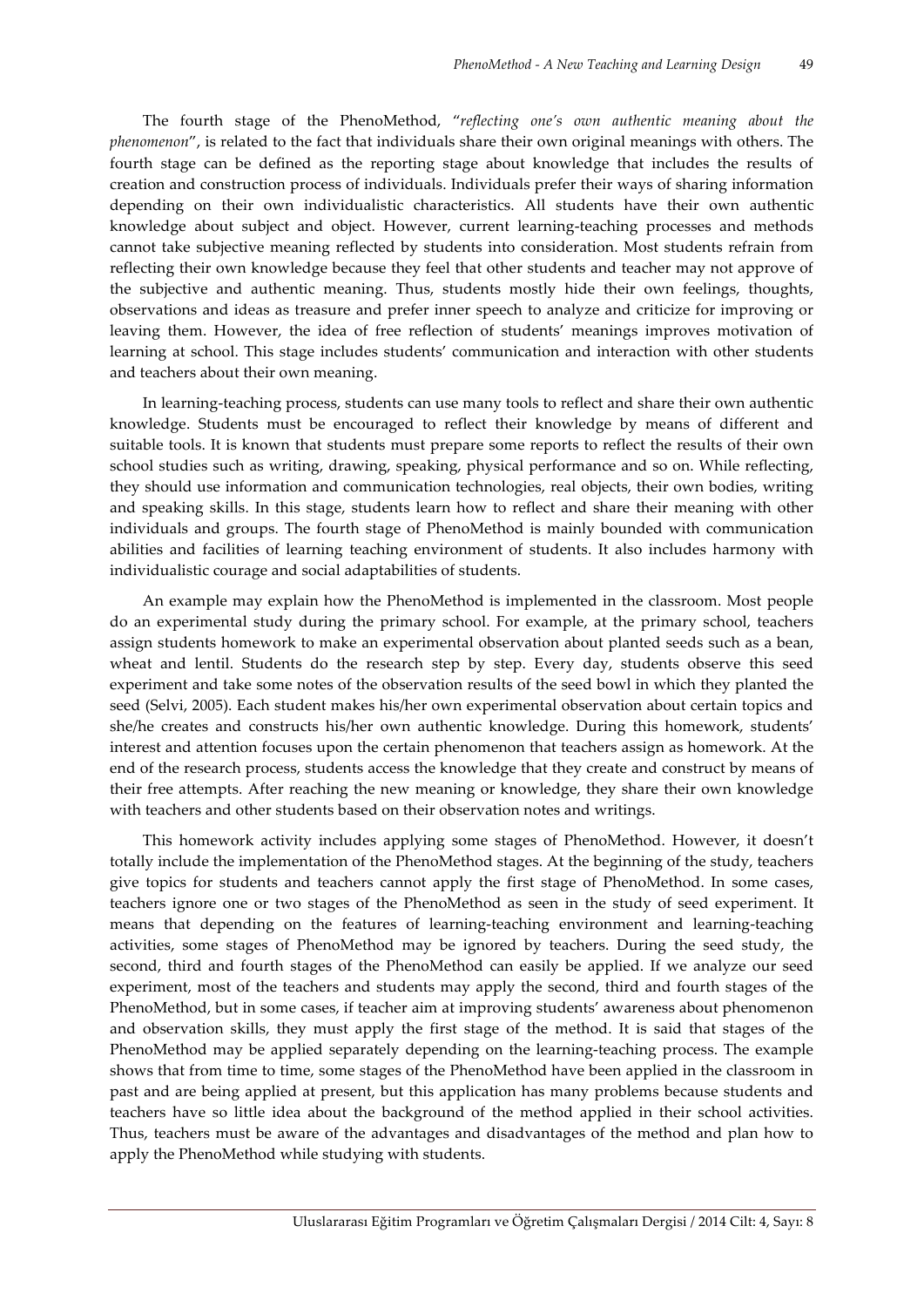#### **Discussion**

The PhenoMethod includes four stages that begin with being aware of or noticing a phenomenon. After awareness stage, students' attention and interest turn towards the phenomenon. It means that in the second stage, students' interest and attention are directed to students' interaction with phenomenon. In the third stage, students reach new knowledge or meaning about the phenomenon and at the last stage, students must share new knowledge with other students and teachers. The four stages of the PhenoMethod form totally individualistic and unique process of meaning making which is creation and construction of knowledge. All four stages of the PhenoMethod are connected with radical constructivism that supports creating authentic meaning of individuals. The PhenoMethod stages are described as beginning of *I-*focused realms. *The I-focused* realm can be explained as students' own experiences. Students focus on a phenomenon and try to deeply analyze all details about it during the *I-focused* process. In the fourth stage, an individual focuses on his/her own experiences and perceptions. At the end of the fourth stage, an individual reaches his/her own authentic knowledge. This knowledge can create the method of phenomenological inquiry. The *I-focused* process is related to radical constructivism and many authentic and creative works occur in this process. The *I-focused* process is affected by individuals' unique preferences, tendencies and self-actualization.

The *I-focused* process is applied in artistic and visual arts studies such as drawing, painting, dancing, and writing. During the creation and construction process, individuals must feel free to access and reflect their own perceptions of phenomena. Reaching and reflecting this kind of knowledge requires totally individualistic and unique perception and observation by which individuals can create new knowledge no one has perceived and created even before. The phenomenological ways of thinking can be promoted by means of reaching and reflecting innovative and creative studies such as ideas, processes and products. At the end of the creation process, individuals reach new authentic knowledge. If the stages of the PhenoMethod are applied, it will easily be noticed that individuals follow the same way during their own learning. The application of this method is very close to phenomenological research method that aims at getting authentic knowledge from life-world by means of perceptions of self. However, it is known that most courses in school curriculum including artistic studies such as painting, visual arts, and writing cannot include free creation and reflection of students. Usually during these courses, teachers give certain topics and also certain ways of creation and reflection process for students and the *I- focused* process may not be applied in courses at school. The *I-focused* process and PhenoMethod include tools and vehicles for joy to learning. Students learn what they want after that teacher shows direction for the students' learning by using social constructivist approach.

After implementing four stages of the PhenoMethod, social constructivism can be applied in the classroom. In other words, after the *I-focused* process, an individual follows *You-focused* and *We-focused*  processes. The *You-focused* and W*e-focused* processes are related to social constructivism. The *Youfocused* and *We-focused* processes give information about individual experiences that are the expression of the *I-focused* process results. Other students and teachers give feedback for the *I-focused* process of students who create and construct new meaning by means of the *You-focused* and *We-focused*  processes. During the *You-focused* and *We-focused* process, teachers and students can discuss a new knowledge related to learning topics. Thus, classroom activities can be arranged according to social constructivism. This means that students create their own knowledge by means of PhenoMethod after the whole group in the classroom and teachers discuss self-experiences and reflections of students. The social constructivist process must begin after applying the radical constructivist process of creation and construction of meaning.

Classical and current education paradigms prepare individuals as economic and social being and limit human capabilities. However, an individual must be promoted as a whole being. Neil (1979) stated that current approach that is subject-matter understanding becomes too abstract for students' learning and teaching. It is known that education is the system of transmission of knowledge from one generation to another, but education should develop an individual as a whole being. According to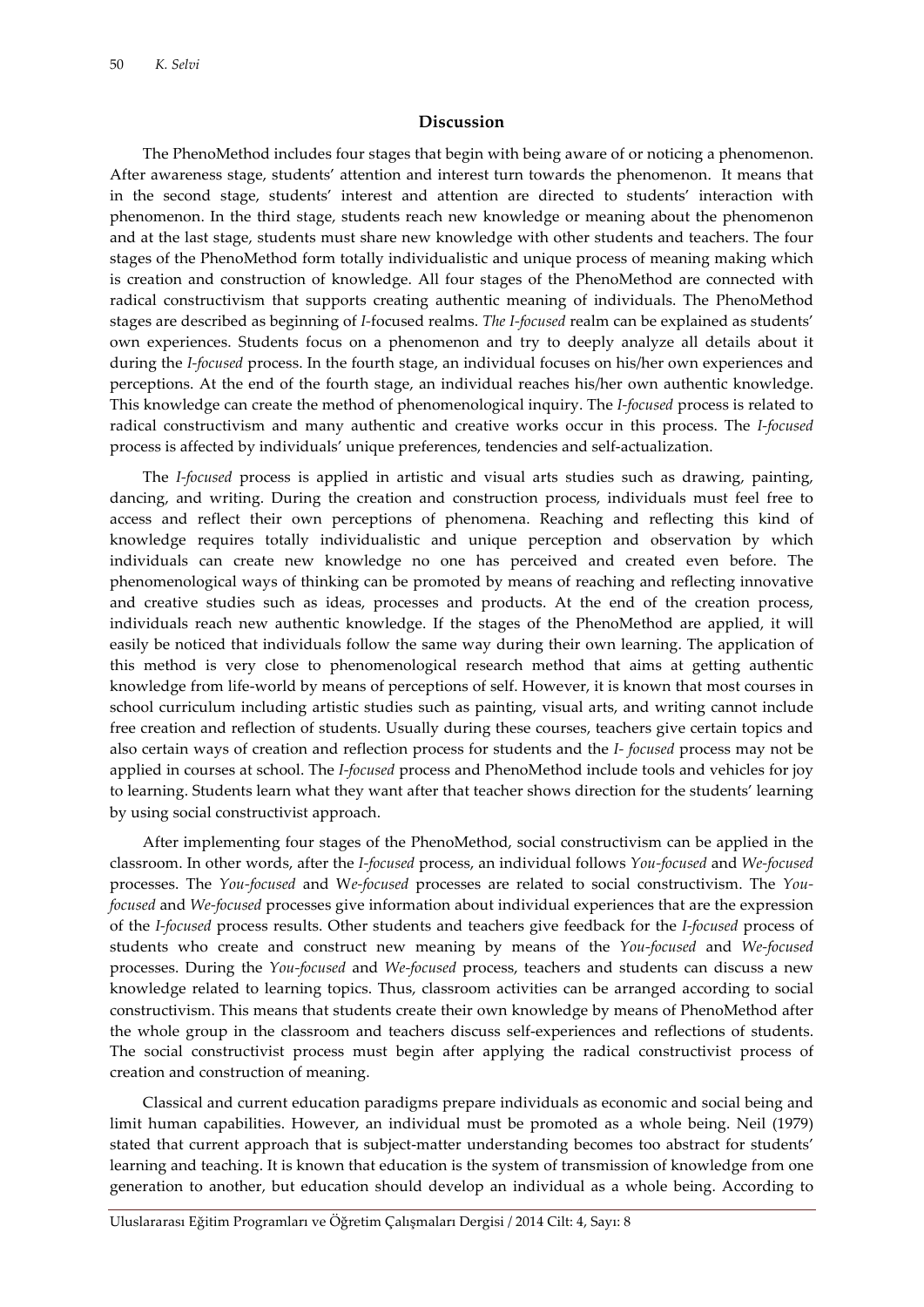Tymieniecka (2008, p.3) education aimed at "fostering of the creative planning of human existence in all its many threads". Education has double face, one is the individualization of self and the other is the socialization of self as a social being. It is known that the aim of phenomenology is the full development of self. Thus, education must encourage improving capability of individual both as a self and social being by means of applying phenomenological pedagogy. Grassom (2008) stated that Western civilization's pursuit of knowledge has tended to focus upon the knowledge from outer world that is objective knowledge. Nevertheless, school teachers and students must study objective knowledge from outer world and also subjective knowledge from inner worlds of students by means of the PhenoMethod.

### **References**

- Cosma, C. (2007). Ethos of music art-Essays in moral philosophy, 3D ARTE, Iaşi, Romania.
- Grassom, B. (2008). "Beyond knowledge: Questioning the episteme through art's alterity", In *Analecta Husserliana: The Yearbook of Phenomenological Research*, Anna-Teresa Tymieniecka (Ed.), Vol.XCV., Springer, Dordecth, (pp. 79-86).
- Kurenkova, R. A., Plekhanov, Y. A., Rogacheva, E. Y., & Latysheva, J. (2000). The methodologies of life, selfindividualization and creativity in the educational process. In *Analecta Husserliana LXVII*, Anna-Teresa Tymieniecka (Ed.), (pp. 195–206). Dordrecht: Kluwer Academic.
- Langeveld, M. J. (1983). The stillness of the secret place. *Phenomenology and pedagogy,* 1(1), 11-17
- Levering, B., & Van Manen, M. (2002). Phenomenological Anthropology in the Netherlands and FlandersIn: Tymieniecka, Teresa (ed.) *Phenomenology World-Wide.* (pp. 274-286). Dordrecht: Kluwer Press.
- Natanson, M. (1989). Introduction, *phenomenology and the social sciences*, Ed. Maurice Natanson, (pp. 3-44). Evanston: Northwestern University Press.
- Neil, B. (1979). Phenomenology and education, *British Journal of Educational Studies*, 27(3),
- Selvi, K. (2005). "Curriculum of the Primary School Science*", Analecta Husserliana: The Yearbook of Phenomenological Research,* ed. A. T. Tymieniecka, Springer, Dordrecht:Vol. LXXXIV (pp. 439-450).
- Selvi, K. (2008a). "Phenomenological Approach in Education",Analecta Husserliana: The Yearbook of Phenomenological Research, ed. A.T. Tymienecka, Dordrecht: Springer, Volum: XCV:34-47.
- Selvi K. (2008b)."PhenoMETHOD and Science Teaching" "St.Kliment Ohridski" Faculty of Primary and Pre-School Education", Sofia, 21-22 November. *Sixth Autumn Scientific Conference Book*, pp.86-59.
- Selvi, K. (2010). "Fenomenolojik öğrenme yaklaşımı", 1. Ulusal Eğitim Programları ve Öğretim Kongresi Bildiri Kitabı, (pp. 362-366). Ankara: Pegem Yayınevi,
- Selvi, K. (2011). "Phenomenological learning in our living reality", Analecta Husserliana: The Yearbook of Phenomenological Research, ed. A. T. Tymieniecka, Netherlands: Springer,Vol. CVIII, pp. 457-469.
- Tymieniecka, A.T. (2008). "Education for creative planning" ", In *Analecta Husserliana: The Yearbook of Phenomenological Research*, Anna-Teresa Tymieniecka (Ed.), Vol.XCV: Springer, Dordecth, pp. 1-4.
- Vandenberg, D. (1974). "Phenomenology and educational research", In *Existentialism and phenomenology in education: Collected essays*, David E. Denton (Ed.), , pp. 183-220. New York: Teacher College Press.
- Vandenberg, D. (1979). "Existentialism and phenomenological influences in educational philosophy in education", In *Philosophy of education since mid-century*, Jonas F. Soltis (Ed.), (pp. 38-63). New York Teacher College Press.
- Vandenberg, D. (2002). Phenomenology and fundamental educational theory. In *Analecta LXXX*, Anna-Teresa Tymieniecka (Ed.), (pp. 589–601) Dordrecht: Kluver Academic Publishers.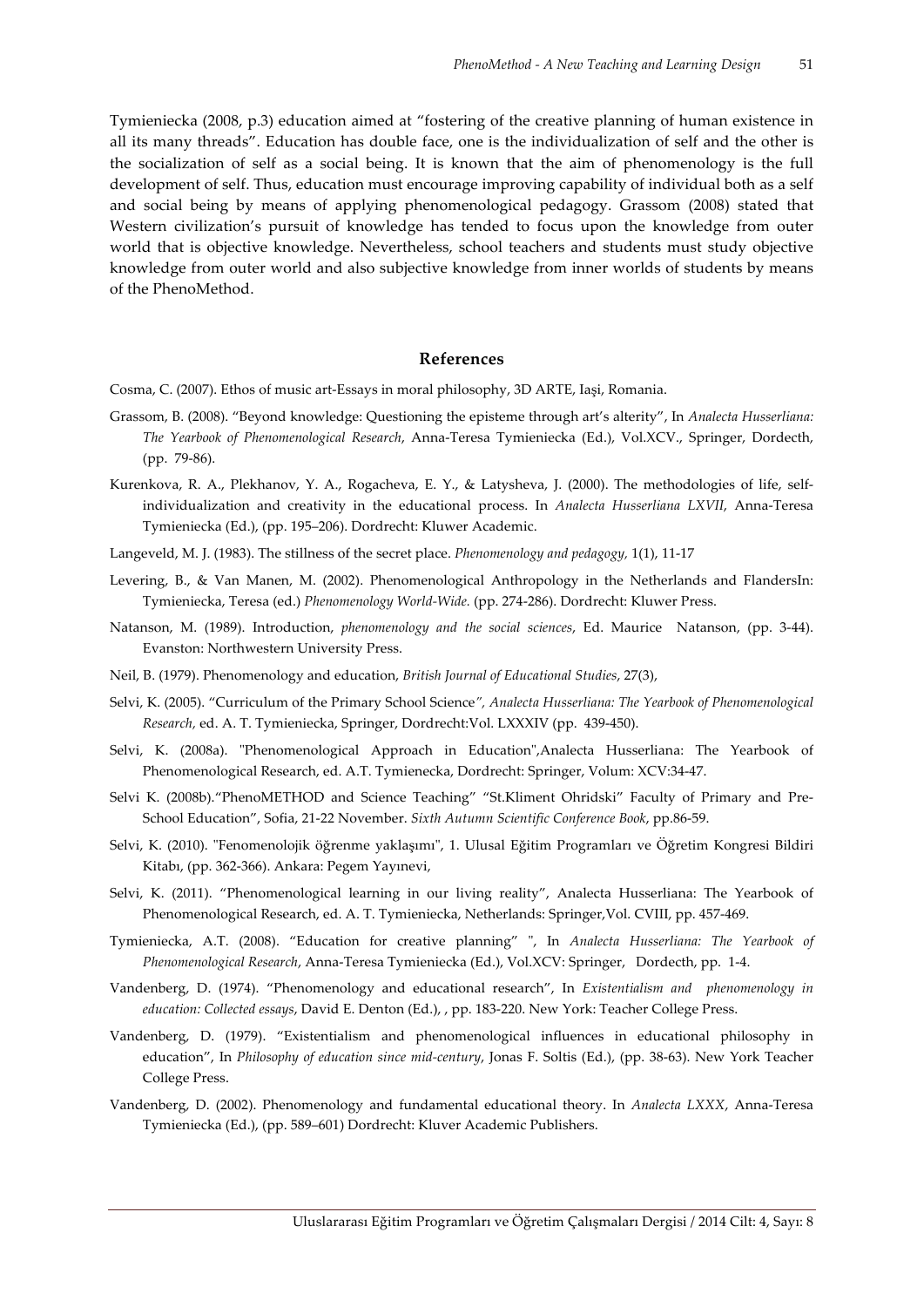## **Geniş Özet**

#### **FenoMethod-Yeni Bir Öğretme ve Öğrenme Yöntemi**

Fenomenolojik felsefe, fenomenolojik araştırma yöntemini uygulayarak bireylerin öznel deneyimleri ve gözlemlerine dayalı olarak olguları anlamaya ve anlamlandırmaya çalışmaktadır. Bu anlam arama sürecinde uygulanan fenomenolojik felsefenin uygulamış olduğu araştırma süreci, bilimsel yöntemde uygulanan aşamalar benzerlik göstermektedir. Bu süreçte birey kendi özgün anlamlarını araştırmakta ve yapılandırmaktadır. Birey kendi başına anlam oluşturma araştırmasını sürdürmekte ve bu süreçte başkalarından etkilenmeden yaratıcığını, hayal gücünü, problem çözme becerisini işe koşmakta ve etkileşime girdiği olgu ile ilgili yepyeni anlamları özgürce oluşturmaktadır. Bu tür anlam arama yaklaşımının esas olduğu uygulamaları çeşitli disiplinlerde görmek mümkündür. Fenomenolojik araştırma yöntemi olarak adlandırılan araştırma yöntemi bilimsel çalışmalarda yaygın olarak kabul görmektedir. Fenomenolojik araştırma yöntemi başta psikoloji, tıp, ekoloji, sosyoloji, ekonomi ve eğitim gibi pek çok alandaki araştırmalarda uygulanmaya başlamıştır. Fenomenoloji araştırma yönteminin farklı disiplinlerde uygulanması sonucunda disiplinlere özgü fenomenoljik yaklaşım ve fenomenolojik yöntemler ortaya çıkmıştır. Örneğin, fenomenolojik psikoloji ve fenomenolojik pedagoji yaklaşımı psikolojide ve eğitimde gittikçe daha yaygın olarak uygulanmaya ve tartışılmaya başlanmıştır. Tıpta fenomenolojik tedavi yöntemi, psikolojide fenomeonolojik terapi yöntemi, araştırma alanında fenomenolojik araştırma yöntemi ve başta eğitim olmak üzere tüm alanlarla ilgili olan fenomenolojik düşünme biçiminden söz edilmektedir. Bu çalışmada, özellikle feneomenolojik düşünme ve yeni bilgi oluşturma süreçlerinin eğitim alanında daha yaygın olarak uygulanmasına olanak sağlayacak olan yeni bir öğretme-öğrenme yönteminin/FenoMetod'un tasarlanmasına yönelik tartışma yapılmıştır.

FenoMetod yönetimini tasarlama düşüncesi Selvi (2008) tarafından ilk defa dile getirilmiş ve FenoMetod yönteminin temel ilkeleri açıklanmıştır. Bu çalışmada ise yöntemin uygulanma aşamaları açıklanmaya çalışmıştır. FenoMetod yöntemi *"olgu farkındalığı", "olgunun tanımlanması", "olgu ile ilgili yeni otantik anlama erişme"* ve *"olgu ile ilgili sahip olunan otantik anlamı yansıtma"* gibi dört temel aşmadan oluşmaktadır. *Olgu farkındalığı* aşamasında öğrenci dikkati ve algısı olguya yönelir ya da öğrencinin ilgisi öğretmen tarafından olguya yönlendirilir. Öğrencinin yönelmiş olduğu olgu âdeta tırnak ya da parantez içine alınır, yani bireyin algı alanına girer. Bu yönelim ile bireyin dikkati o olguya yönelmiş olur. Bu ilk yönelimden dolayı birey olgu hakkında bazı ipuçları ya da net olmayan bazı bilgiler edinir. Ancak bu yönelime dayalı olarak oluşan bilgi sadece o olgu hakkında farkındalık oluşturmayı sağlar. Bu süreçte, olgu ile etkileşime girmede öğrencinin özgürlüğü çok önemlidir. Bu özgürlük onun olguya yönelmesi, onu araştırması ve ondan yeni anlamlar oluşturmasında önemli etkiye sahiptir. Eğer öğretmen ya da başkaları öğrencinin dikkatini çeken olguya yönelme ve arama özgürlüğünü engeller ise bundan sonraki aşamalara geçilmeden öğrenenin anlam oluşturma ve öğrenme arzusu da engellenmiş olur. FenoMetod'un ikinci aşaması ise *"olgunun tanımlanması"*  aşamasıdır. Bu aşamada öğrenci; etkileşime girdiği olgu hakkında yaptığı gözlemler, algılama gücü ve deneyimlerine dayalı olarak yeni bilgiler aramaya ve oluşturmaya başlar. Öğrenci kasıtlı ve amaçlı olarak olguya yönelir, olguya odaklanır, kendi deneyimleri gözlem gücü, hayal gücünden yararlanarak olgu hakkında bilgiler oluşturmaya başlar. Bu yolla olgu hakkında yeni ve otantik anlamlar oluşturarak açıklamalar ya da tanımlamalar yapmaya çalışır. Bu anlam oluşturma sürecinde fenomenolojik araştırma süreci ve fenomenolojik düşünme biçimi uygulanmakta ve olgu ile ilgili tamamen yeni bilgi ortaya çıkarılmaya çalışılmaktadır.

FenoMethod'un üçüncü aşaması ise *"olgu ile ilgili yeni otantik anlama erişme"* aşamasıdır. İkinci aşamada ortaya çıkan sonuçlara dayalı olarak bir olgu ile ilgili yeni tanımlara ulaşılması bu aşamada gerçekleşir. Bu aşamada öğrenci anlam oluşturucu rolünü üstelenir ve bir bilim adamı gibi davranır. Oluşturulan bu bilgi, daha önce başkaları tarafından aynı biçimde oluşturulmamış yeni bir bilgi ya da anlamdır. Anlam oluşturma sürecinde aktif olarak bulunan her öğrenci kendi özgün anlamlarını oluşturduğu için o anlam aynı biçimde bir başkası tarafından oluşturulamaz. Öğretmenin, öğrenme